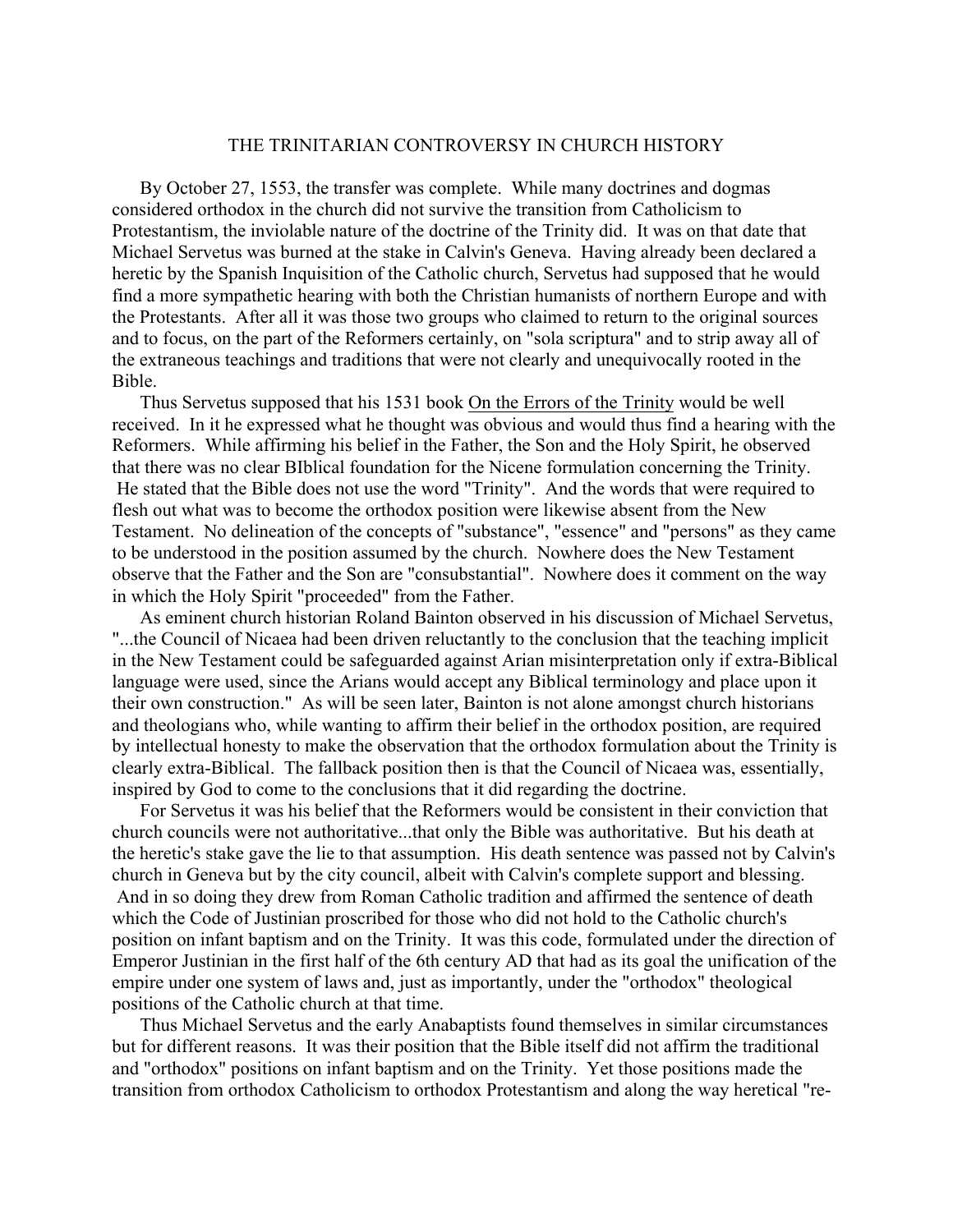baptizers" and those who questioned the Nicene Trinitarian formulation were executed. Felix Manx was drowned by Protestants in Lake Zurich in 1527 and Michael Servetus was burned at the stake in Calvin's Geneva in 1553.

There were three critical times in church history which seemed to define what the church would eventually believe and teach regarding the Trinity. The first was the ante-Nicene period of church history beginning with the first century church as we read about in the pages of the New Testament through about 312 CE. This was the time when "Christian thought" began to distinguish itself from "Jewish thought". It should be noted that both schools of thought were only partially successful in reflecting a Biblical perspective and that is why there is a distinction between the two when indeed there should be no distinction. This period spanned the time when, initially, the Christian church was seen by most as a sect of Judaism, through the first few centuries when the church became more and more of a Greco-Roman institution and, as such, adopted more of a Greek and less of a Jewish perspective.

The second was from early in the  $4<sup>th</sup>$  century, when Christianity was first legalized under Constantine, through the next several centuries. It was during this time that fine tuning the orthodox view of the Trinity was thought to be critical in unifying the church and, in some sense, unifying the Roman Empire. It was during that time that the development of the doctrine became as much a political calculation as a theological one.

And finally, as noted in the opening paragraphs, there was the opportunity for the Reformers to revisit the issue at the very time that they were revisiting so many of the issues that had become foundational to the Catholic Church in the centuries before the Renaissance and Reformation. Let us consider those three periods in chronological order.

## THE ANTE-NICENE PERIOD

Without dealing with this particular subject matter in great detail, we have some glimpses of what the Jews of Jesus' day believed with regard to their Messianic expectations. What is immediately clear is that their expectations would not include the fully formed doctrine of the Trinity that is held by the church today. Most Christians today would suggest that was because that view had to wait until such time as God saw fit to bring it forth from the Council of Nicaea in 325 AD. But Jews today would say that is because that view is directly contradictory to the most basic tenet which distinguished Judaism from all other ancient religions…monotheism.

Where then lies the truth of the matter? Indeed there is ample evidence that the Jews in New Testament times would have good reason to look upon Jesus and conclude that he was indeed the Messiah for whom they had been waiting. But because much of their teaching tradition at this time was oral, we don't have extant the written teaching even of Hillel or Gamaliel (roughly contemporaneous with Jesus). Hillel especially continues to be a major intellectual force in Judaism but all we know of him is from oral tradition. But in spite of that there is every indication that at this time there was no single unified understanding of who this Messiah was to be.

Yet there are certainly Messianic references found, for example, amongst the Dead Sea Scrolls which seem to have been collected and stored in caves somewhere from about 150 BCE to 70 CE, where they lay undiscovered until a Bedouin shepherd boy found them in 1947. Much of what is found is fragmentary rather than whole documents but included in them is the five line "Pierced Messiah" text which is thought by some to discuss a triumphant warrior king/messiah who will be killed, even using words that suggest he would be "pierced". Other fragments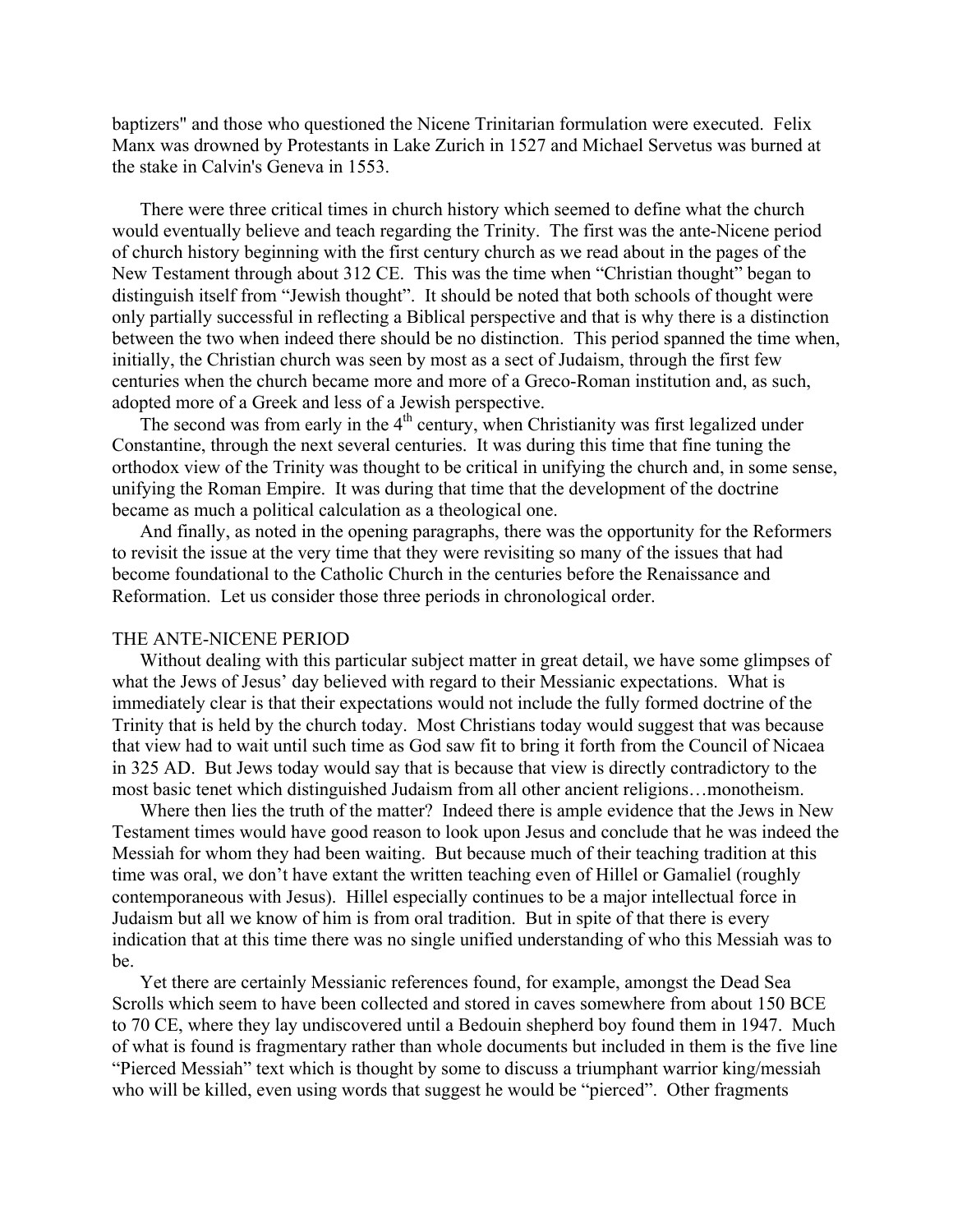discuss the "wicked one" putting to death the "righteous one". This is important because, in contrast to the view widely held today, it is possible that Jews of the first century had reason to expect a "suffering Messiah" rather than purely a triumphant Davidic type royal figure.

And yet another important 14 line fragment includes three critical elements: 1) speaking of a single messianic figure who will rule heaven and earth. 2) speaking in the clearest possible language of the resurrection of the dead which was expected to occur during the time of the Messiah and 3) it contains an exact verbal parallel with the gospels of Matthew and Luke. (This information is drawn from a Biblical Archaeology Review article by Michael O. Wise and James D. Tabor entitled "The Messiah at Qumran".

There is so much more we could say about what is found in the Dead Sea Scrolls, but let us here note the comments of Jewish scholar, A.F. Segal who, prior to his death in February of 2011, taught religion at Barnard College and other schools and is quoted in a book on the subject as saying: "In violation of the usual scholarly methods, I would like to use Christian documents to explore larger issues within the Jewish community. After all, rabbinic Judaism has left us documents of uncertain origins in oral tradition from the third century and alter, while the New Testament, while also have oral roots, was in written form by the beginning of the second century. The New Testament is hence much better evidence for the history of Judaism than is rabbinic Judaism for the origins of Christianity."

I would agree with that position. We can treat the New Testament sources as faithful and true in reflecting what the Jews of Jesus' day expected with regard to the Messiah. Indeed the gospel accounts are rife with stories about the very nature of Jesus being a central discussion. Was he or was he not the Messiah? (John 1:41) Was he or was he not the son of God? (John 19:7) So we can look at both Jewish sources as well as the historical New Testament documents for an understanding of who and what a believing Jew of Jesus' day might be looking for in the Messiah.

Elsewhere in this project will be a thorough examination of this question that draws on the documentary evidence of both the Old and the New Testament. So that will be better left to those more complete discussions. But what must be clearly noted for our purposes in this paper was that nowhere in Jewish thought nor in first century Christian thought was there the detailed Trinitarian position that has been handed down to the church since 325 AD. Nowhere to be found is either the church historian or the theologian who would suggest that the orthodox position, in all its glory, is clearly and plainly taught in the pages of the New Testament, much less in the Jewish writings of the time.

Also addressed elsewhere in this project but best expressed here as well is the misunderstanding that is common with regard to the views expressed by John in his gospel. We can indeed regard this gospel as an accurate historical expression of what Jesus' closest disciples understood to be the nature of Jesus himself. But where so many get off track is in reading into John's gospel an understanding that it is unlikely John himself had. Specifically it is often taught that John's thought was heavily influenced by the teaching of Philo, a Jewish Platonist who lived in Alexandria, Egypt from about 30 BCE until about 50 CE. Philo's extensive use of the word "logos" and his development of this idea is suggested by many to provide the background to John's use of the word in the first chapter of his gospel. And from there the line is clearly drawn from John 1:1 through Platonic philosophy to get eventually to the view that was expressed and embraced by the Council of Nicaea. But here is what Dr. Ronald Nash had to say in an article for the Christian Research Institute entitled: "Was the New Testament Influenced by Philo?" He observed: "Sixty years ago, the view that the writer of the fourth Gospel was influenced by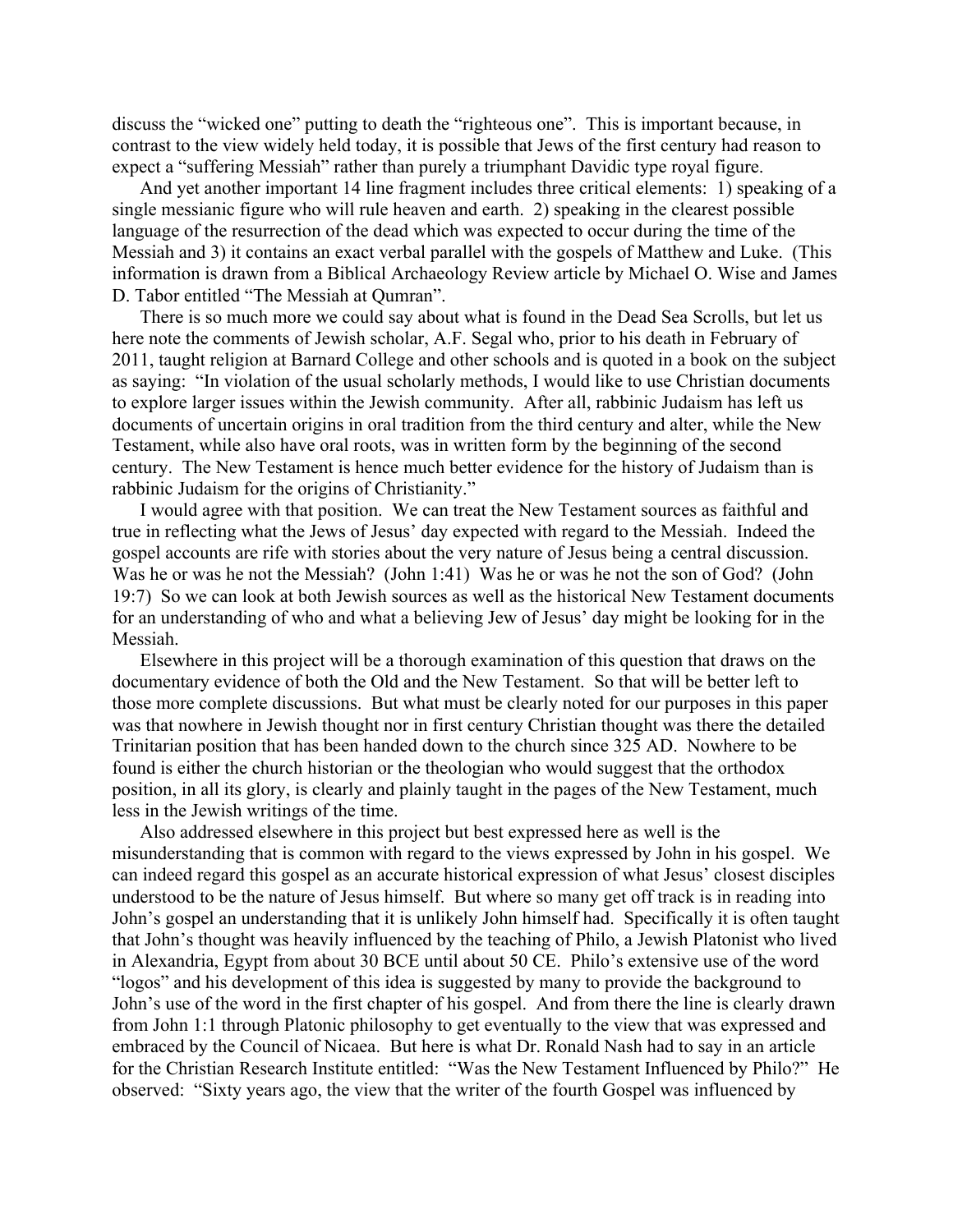Philo's use of *logos* was something of an official doctrine in certain circles. With few exceptions, however, the drift of scholarship has been away from Philo as a source for John's Logos doctrine."

But the fact that Platonism was not a significant influence on the writers of the New Testament does not negate the fact that Platonism ended up playing a major role in the development of the orthodox position expressed at Nicaea. However the evidence would suggest that influence came later and was not in the background of the thinking of the writers of the New Testament. As we saw in the opening paragraphs and as we will see a bit later in this paper, in order to give clear expression to what the Athanasians wanted to be understood about the Trinity, it was necessary to draw on both extra-Biblical verbiage and ideas to make their points with all the detail they felt was necessary to guard against heresy. That level of detail is not to be found in either Jewish thinking and teaching in the first century nor in the New Testament documents themselves.

But the transition from the simple New Testament observations and teaching about Jesus to the complex formulations of the  $4<sup>th</sup>$  century did indeed take place and cannot be denied. The source of those changes can be found primarily in three places.

First of all was the historical reality that, by the end of the first century, Christianity was no longer just a Jewish sect but rather was a movement that was now dominated by Gentiles rather than Jews. And as such it was normal that the teaching and understanding would lose some of the Jewish flavor that was rooted in the Old Testament. That change became more and more evident as the years went by. In some ways it was amplified by a Gentile aversion to and even rejection of the Jews. While anti-semitism seems to be the card that was dealt to the Jews from the very beginning, it is unfortunate to note that even the Christians who should have seen the roots of their faith in Judaism were usually either willingly ignorant and apathetic about their Jewish roots or were even further willing to reject and turn away from their Jewish roots and thus distance themselves from Jews. So it wasn't long before Christians failed to appreciate the worldview and theology that had been handed down to them by the Jews and in the writings of the Old Testament.

While the Christians were moving away from Judaism and Jewish thought, they were moving toward Greek thought. That was true most obviously because Greek thought dominated the culture of their day. A Gentile could not live in the world without being exposed at the deepest level to Greek thought and influences. And so it was during this time that Christians had to make a choice about how they would respond to Jewish thought. The different approaches are seen first in the words of Tertullian (155-230 AD) who stated "What does Athens have to do with Jerusalem? What does the Academy have to do with the Church?" But in contrast there was the approach of Justin Martyr (100-165 AD) about whom it can be observed that he was desirous of showing and developing connections between Christianity and classical wisdom and philosophy. The movement that was to win the day was that which would make Christianity and the message of the New Testament palatable to the Greek intellectuals of the day and in making that move, it was necessary to make more and more adaptations of the message of the New Testament to align it with prevalent Greek thought.

And finally there was the political reality of the early  $4<sup>th</sup>$  century. By this time the Roman Empire was racked time and again with civil wars and battles for power. The empire was pretty much divided in two between east and west with four rulers altogether…two each in the east and the west. So the rivalries and fighting and literal warfare were tearing apart the empire. And at the same time, for almost three centuries, Christianity had been outlawed and the church had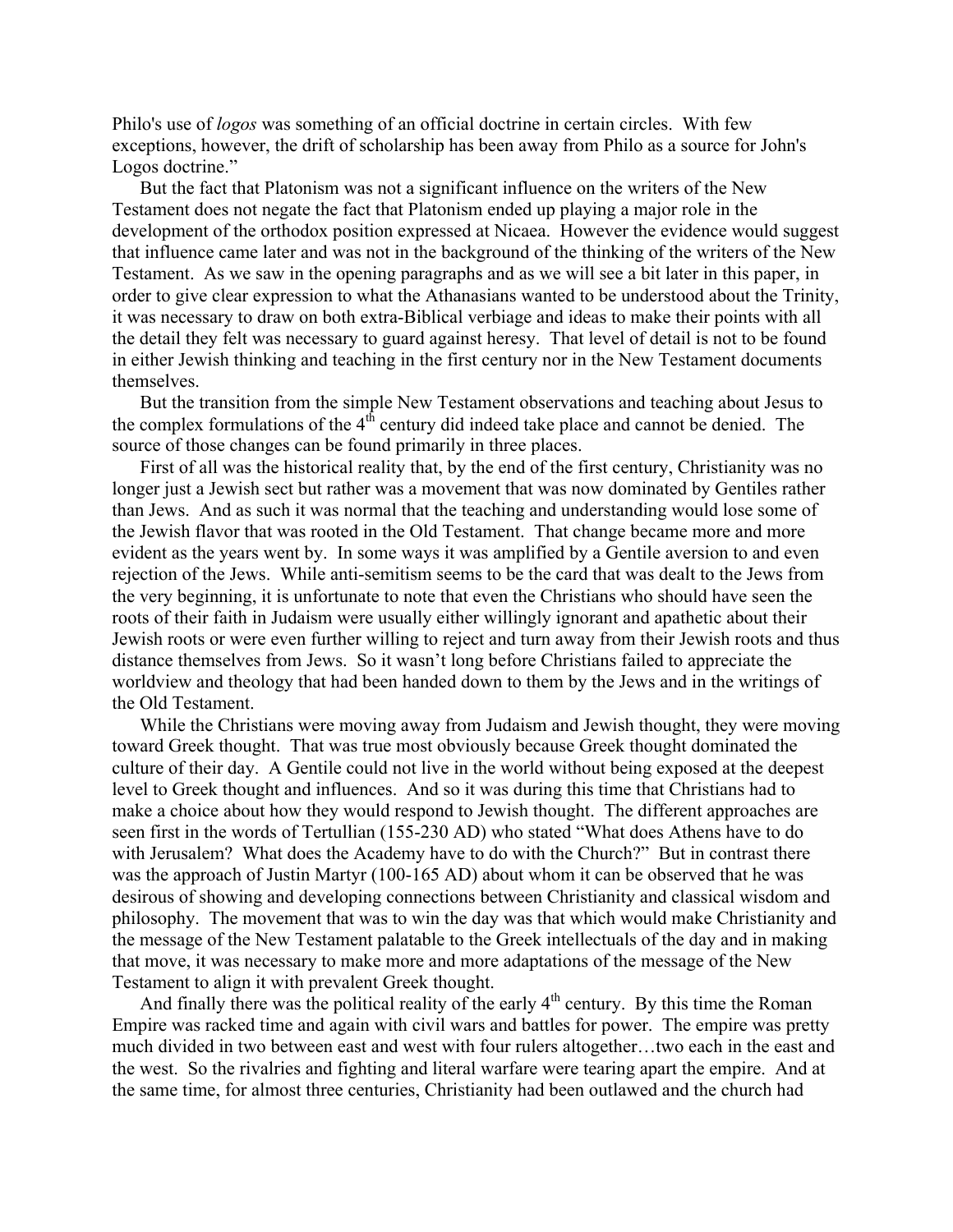been persecuted, usually violently and extensively, forcing Christians to often live in the shadows and even on the run. Into that setting strode Constantine who, after vanquishing his political rivals, went to great lengths to unify the Empire. Tradition has it that his climactic victory in battle was preceded by a dream that he had in which he was told "In this sign (that of the cross), conquer!" With that inspiration Constantine not only legalized Christianity (leaving it to a later Emperor to actually make it the state religion) but he also saw it as an organizing principle…that the church could actually be used as a way to help unify the empire and hold it together against political rivalries and factions. Thus he called the Council of Nicaea to get together all of the bishops who, just a few decades earlier had feared for their lives, and to encourage them to order both their doctrine and their practice in such a way that they would be a unifying force in the empire.

Some elaboration on the second and third points is in order here. As soon as Christianity began to find its way into Gentile culture it was necessary for Christian thinkers to comment on where it did or did not fit into Greek thought and Roman culture. This was particularly true because the church was facing persecution from the very beginning. Initially it was localized but eventually the persecution became empire wide and very extensive. Because Christianity was at odds with the Roman culture, persecution was inevitable. When Nero encouraged the notion in the mid first century that the emperor was divine, Christians had to make a choice about beliefs and practices that inevitably were in conflict with Rome. So to many early Christian thinkers it seemed advisable to show ways in which Christianity was in fact not in conflict with Greco-Roman thought and culture.

I have already mentioned Justin Martyr and Tertullian but it is important particularly to take note of what was happening in Alexandria, mentioned earlier as the home of the Jewish thinker Philo. This very important city had always been a place where education thrived and which was a seedbed for new ideas and the transformation of old ideas. While Tertullian in distant Carthage to the west was willing to disparage Greek thought, his contemporary, Clement of Alexandria (who died around 211-216 CE) went out of his way to reconcile Christianity and Greek thought. He drew extensively on Plato and wanted to show that there was only one truth which was found as much in ancient Greek philosophers as it was in the documents of the Old and New Testaments. But to accomplish his task it became necessary for him to rely more and more on allegorical interpretations of the Scriptures rather than allowing them to speak plainly for themselves.

As an aside at this point it should be noted that late in his life Tertullian linked up with the heretical Montanist movement and, while a part of this movement, he wrote "Against Praxeas". It was here that he offered the extra-Biblical vocabulary that would be used later to give expression to orthodox Trinitarianism. It was this discussion of substance and person, from the pen of a heretic, which would later provide the verbiage for what would become established church doctrine.

Following Clement in Alexandria was Origen (185-254 CE) who allowed for Scripture to have a triple sense of meaning...literal, moral and allegorical. With that much latitude in interpretive practice it would later become easier to have the Scriptures say just about anything that the interpreter wanted to have them say. But we must note that, even at this later date, Origen himself did not embrace what was to become the orthodox position. Indeed it would be fair to consider Origen something of a "subordinationist"…one who believed and taught that in very significant ways Jesus was "less than" or subordinate to the Father.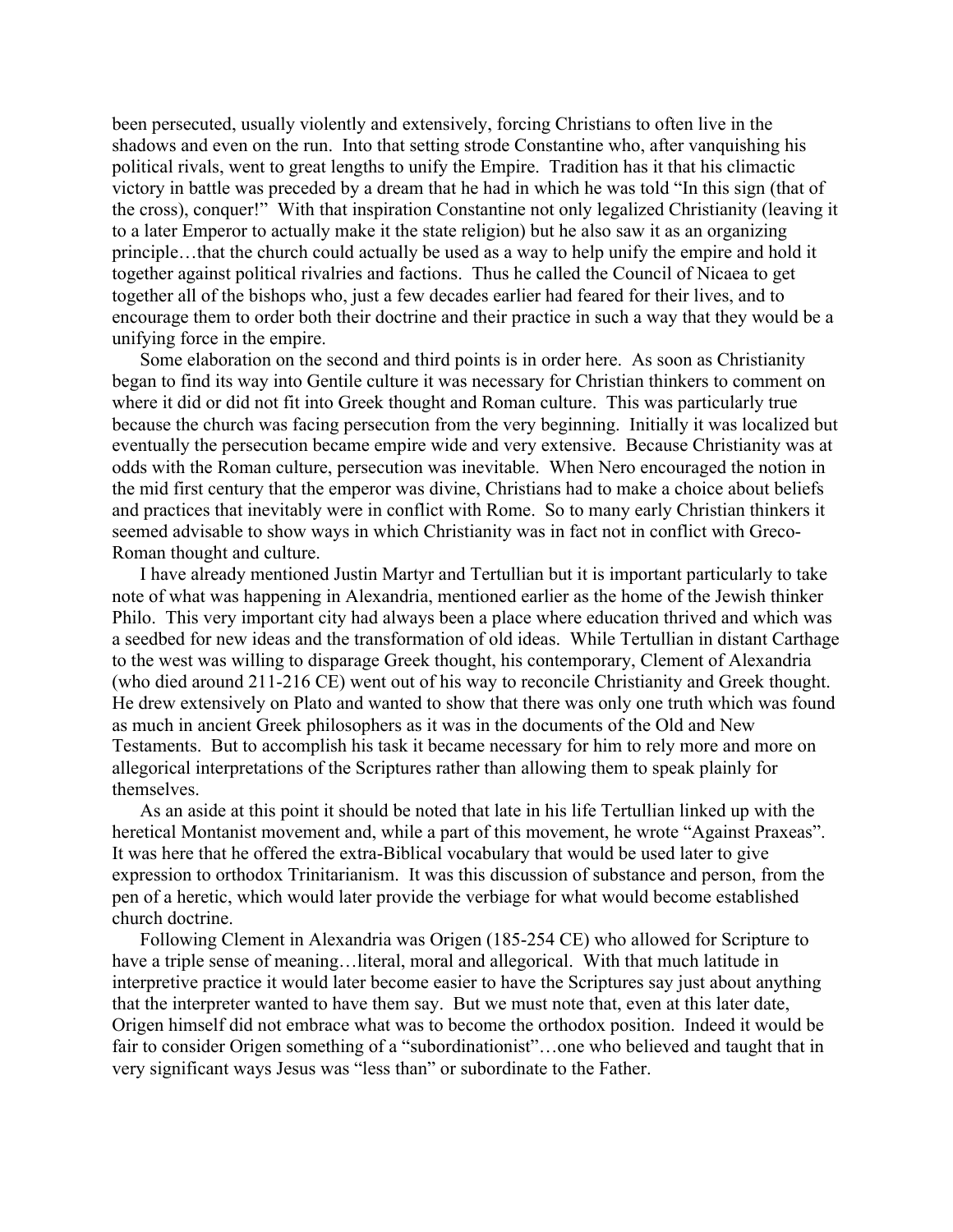What is clear from looking at the ante-Nicene fathers is that for the first few centuries of the church the most prominent Christian thinkers did not at all hold to positions on the person and nature of Jesus that would be considered fully orthodox to the later church. Some of their positions would be considered outright heretical while others would simply be considered incomplete. But it was not until Nicaea that there was any clear expression of a position that would receive widespread acceptance.

Another impulse at that time factored into the development of these ideas. While the Greeks were a little bit embarrassed at this time by their own crude religious traditions and mythology as expressed much earlier in Homer's Illiad and Odyssey, they were quite willing to emphasize the antiquity of their ideas. The thinking was that because they were older they had validity. And thus Christianity, which had only recently come on the scene, was considered illegitimate because of its recent origins. So that provided an impulse for Christian thinkers to suggest the antiquity of Christian thought by drawing on supposed parallels in Plato and, more particularly by taking John's comments about the logos in the first chapter of his gospel and adapting and conforming them to Platonic thought. Several of the ante-Nicene Fathers took upon themselves this task and thus further separated the New Testament from its Jewish roots and context.

Still others at that time strove to embrace the Greek "way" of thinking as opposed to Jewish thought. So for them drawing together a tightly reasoned argument to support their philosophical position was critical. And if that meant going beyond the verbiage of the New Testament sources and reaching past the arguments and intents of the New Testament authors then so be it. If that was what was needed to make Christianity palatable to the Greco-Roman world then many Christian thinkers were quite willing to go in that direction.

Certainly not all of the Christian thinkers at that time went down this path but enough did that the table was set for the bishops at Nicaea to find the concepts and verbiage they needed to shape what was to become the orthodox position on the Trinity.

As to the third point above, it is critical to remember that the persecution that the church faced did not allow for the fractious arguments that would come to characterize the church for many centuries after Christianity was legalized. When Christians feared for their very lives, they didn't have as much time and energy to devote to developing theological distinctions. Indeed since their very lives often depended on their unity and support for each other, they didn't have the luxury of being able to get into fights, literally and figuratively, over theological fine points. But after 312, that all changed as this early critical period of the development of Trinitarian thought has drawn to a close.

## FROM THE COUNCIL OF NICAEA THROUGH THE MIDDLE AGES

The next critical period began on that date when Constantine won the Battle of the Milvian Bridge and soon thereafter legalized Christianity. It is not coincidentally that it was in 314 CE that Arius was first licensed to preach under the authority of Alexander, the bishop of Alexandria. But it wasn't long before the teachings of Arius were seen to be quite different from and, in many cases, contradictory to the teachings of Alexander. Indeed Arius came to the conclusion that the Logos was neither co-eternal nor divine and that Alexander's teaching about Jesus amounted to a renunciation of monotheism. To Arius it seemed obvious that if both the Father and the Son were divine, and if they were indeed two completely separate and distinct persons, then there was no longer one God but two. Obviously for Alexander those were fighting words and with the legalization of Christianity, they had the freedom to fight it out in a very public manner.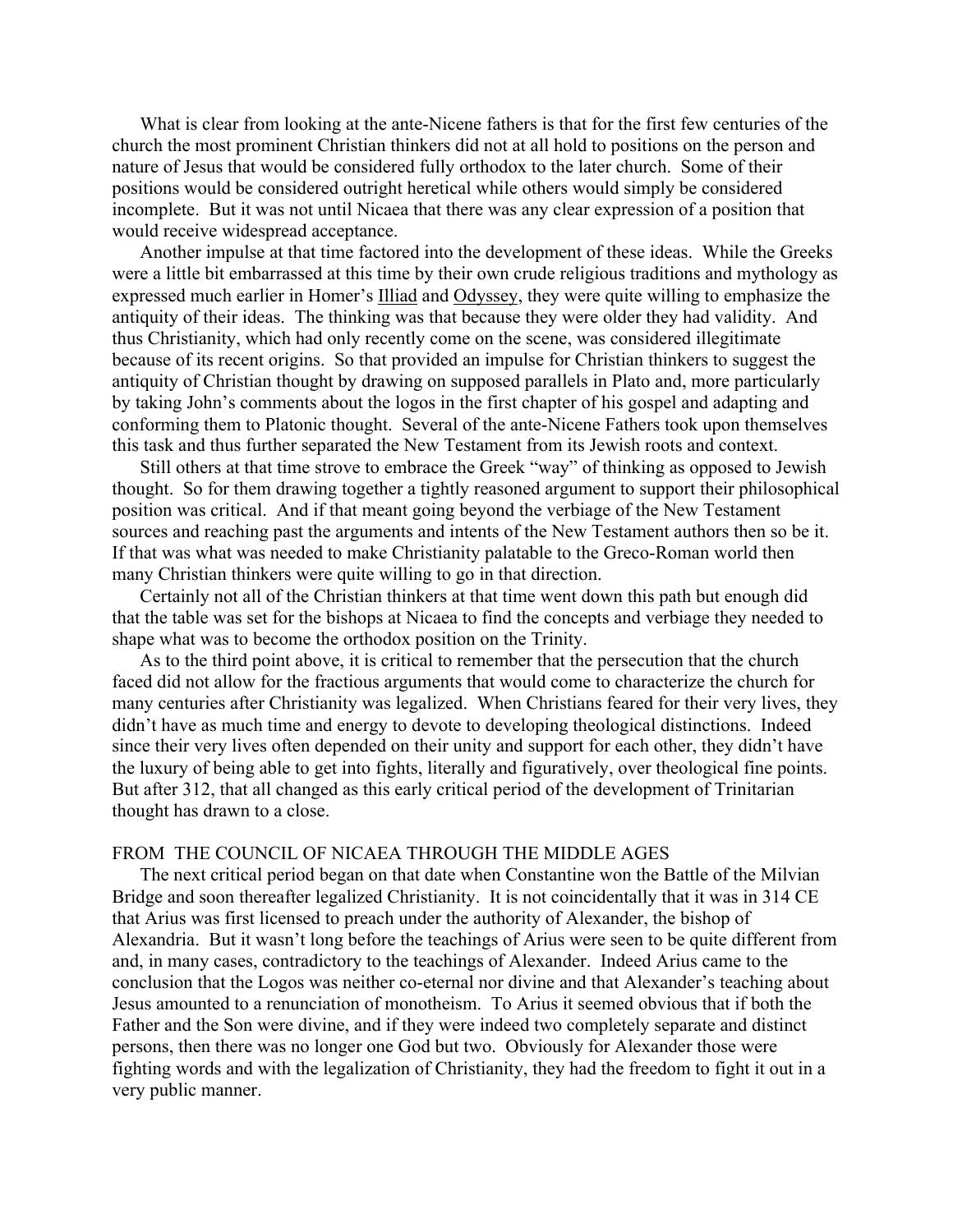While most of the churches in the east still held a view of Jesus that could only be considered subordinationist, it was in the west that there was a yet not fully formed view of Jesus that made him equal to the Father but without being so distinct as to give rise to charges of polytheism It was in Alexandria, with the work first of Alexander but more importantly with the work of his protégé Athanasius that this view was to be given clear shape.

By 318 Alexander called a council of all of Egypt's bishops and Arius and his followers were excommunicated and banished for their beliefs. Arius immediately appealed to his friend Eusebius of Nicomedia (not the contemporary church historian Eusebius of Caesarea) who was considered by many to be the de facto leader of the eastern church and who was very influential in the court of Constantine at that time. Eusebius came to the defense of Arius albeit to a position that Arius had moderated somewhat with regard to the person and nature of Jesus. Eusebius called a regional church council of his own which included other very prominent bishops and which found Arius' position to be fully acceptable. So these competing and contradictory church councils put Constantine in a difficult position. Even as he was trying to create a political unity in his previous divided empire, the church seemed to be spinning out of control and fracturing beyond repair with bishops ruling against and even excommunicating each other.

When Hosius of Cordova, himself a prominent churchman and now Constantine's personal emissary to the church, failed to be able to unify the two factions, the very first empire wide (and thus "ecumenical") church council was called to decide this issue and others that would allow for the unification of the church. Hosius fired off a pre-emptive salvo a few months prior to the Council of Nicaea when he oversaw the installation of an anti-Arian bishop at Antioch.

The council itself was attended by approximately 250 bishops, almost all from the eastern part of the empire. Only a handful of bishops came from the west due in part to the distances involved but also due to their lack of real interest in the Arian controversy. The opening ceremonies were held in Constantine's own palace. Imagine then the effect that would have on the bishops attending. Just a few short years earlier they were often hiding out and in fear for their lives but now they were welcomed into the personal residence of the Emperor himself where they were feted and celebrated. Constantine himself offered an address which spoke to his strong desire for unity within the church and within the empire. Hint, hint.

While it was actually Alexander and Athanasius who were presenting a newer and more innovative position, they were able to gain the upper hand quite quickly in the Council. Even though Eusebius of Casesarea had been recently excommunicated for his Arian views, he was very close to the Emperor and was thus allowed to present a creed which used language that it was deemed would be acceptable to both parties, depending on how they chose to interpret the language. But at this point Hosius insisted on adding a notorious phrase that was to be at the center of so much of the controversy from that point on. He insisted that any creedal statement would include the comment that Jesus is "homoousios" with the Father. That is to say that he shares the same essence or substance as the Father.

To many of the eastern bishops this was considered an unnecessary provocation to add in a concept that was clearly extra-Biblical…one that they had rejected often in the past. It is unclear whether or not Constantine grasped the nuances of the issue but regardless, he allowed his chosen emissary Hosius to press the issue. At that point Eusebius agreed to accept the wording and thus he was reinstated in the church. It was now clear that any who opposed this wording would be considered heretical and thus would face punishment, not only within the church but quite likely from the emperor himself who had chosen to engage on this issue. It is not clear that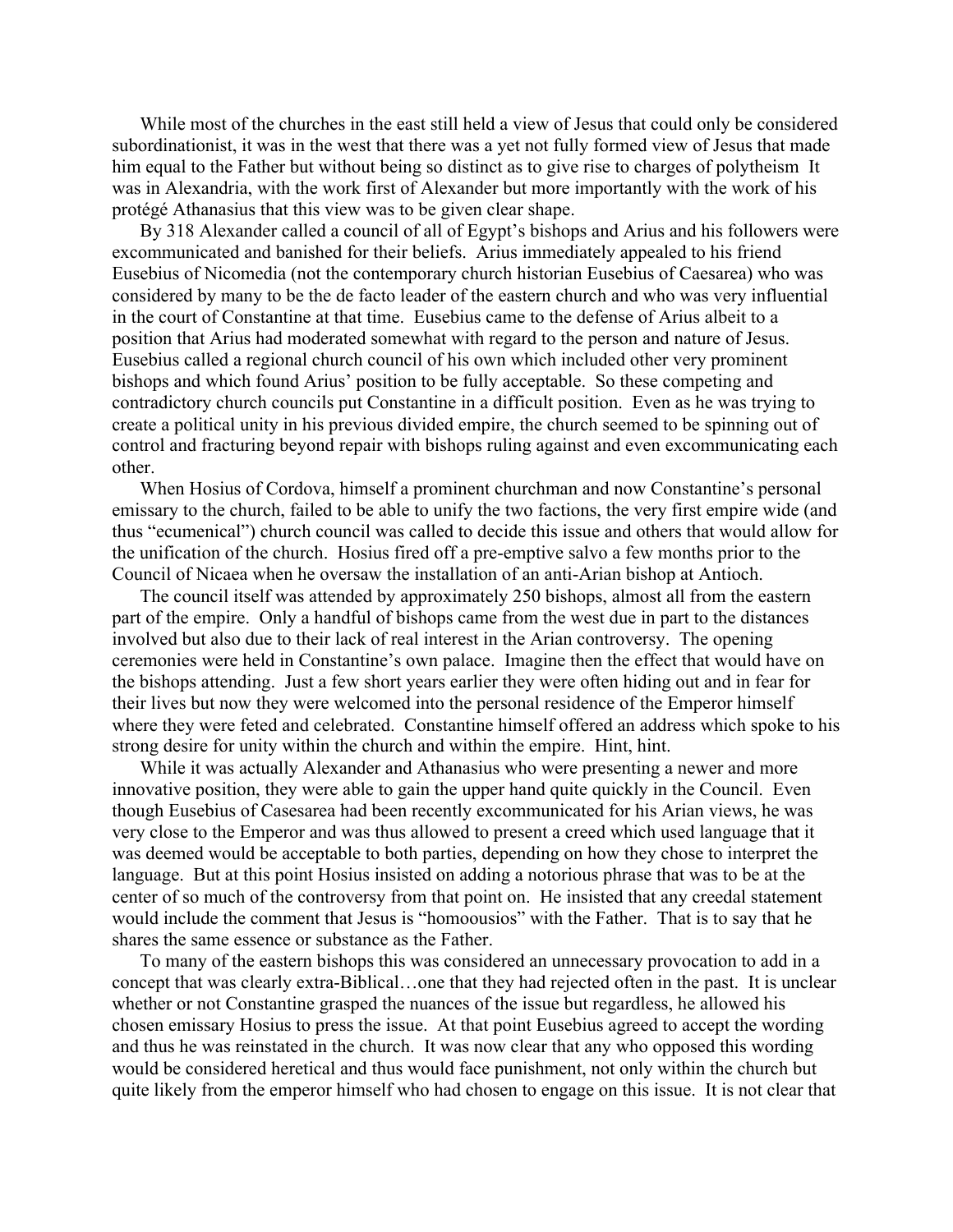Constantine himself was necessarily even a Christian at this time, much less was he a theologian or Bible student of any weight at all. The final outcome was that all but two bishops signed off on this creedal statement. Those two, Libyan bishops who were strong supporters of Arius, were summarily excommunicated and sent packing.

But it would be wrong to suggest that the creedal affirmation solved the problem. Many of the bishops, even as they were preparing to sign on to the creed even with the inclusion of the offensive word "homoousios", were already commenting that this word did not necessarily mean what Hosius insisted that it meant. Even at that time they were giving an interpretation to the wording of the creed that allowed them to maintain their previous position even while giving the impression that they had accepted this new Athanasian position. Thus there was external conformity in the church but the discord was still very much rampant just below the surface. Indeed there began a number of contradictory events that illustrate that the dispute was not solved. Both Eusebius (of Nicomedia) and Arius were first excommunicate and exiled and then welcomed back. On the other side of the issue, Athanasius who had been the critical person to shape the orthodox position was exiled and welcomed back a number of times. For the next several centuries the position of the church was still very much up for grabs, swinging wildly back and forth between the "orthodox" Athanasian position and the "heretical" eastern/Arian position. In fact in 359 there was a series of councils at Rimini and Seleucia attended by about 500 bishops which would be consider much more ecumenical than the Council of Nicaea. But these councils are largely lost to history because, as Jerome observed of their creedal statements: "The whole world groaned and was astonished to find itself Arian."

There is one thing going on at this time that would seem comical if it wasn't so tragic. And that is the fact that, because the "orthodox" position, articulated first in the Nicene Creed and a little later in much more mind-numbing detail in the Athanasian Creed, was so detailed and nuanced, many theologians of the time who expended energy trying to articulate and explain the orthodox position would eventually find themselves crossing into heresy. In other words, the complexities were such that even those who sought to defend it would eventually say something that would put them in the position of having taken a "heretical" stance on the issue. Even as it was true then, so it is true today for those who attempt to go very far in defending the orthodox position.

And it didn't end here. For the next several centuries it was uncertain what would be the final orthodox position of the emerging Catholic church. Would it be that of Arius or of Athanasius? Even though both the Protestant and Catholic church look back to the Council of Nicaea as a great unifying force, the theological arguments were not settled for several hundred years. It was the ongoing Trinitarian controversy that give rise to the final split between the western Roman Catholic church and the church in the east when, in 1054 the western church insisted that the Holy Spirit proceeded from both the Father and the Son whereas the Nicene Creed had stated that the Holy Spirit proceed from the Father but through the Son, thus ever so slightly suggesting the subordination of the Son to the Father. When the western churches insisted on the word "filioque", that was a step too far with the result that when Cardinal Humbert was sent by Pope Leo IX to bring the eastern church into line on several issues, he ended up, on June 16, 1054, excommunicating the entire eastern church in the name of the pope who, unbeknownst to Humbert, had died shortly before that time without giving Humbert proper notification.

There is a great deal of contemporary additional evidence that the orthodox doctrine of the Trinity did not get the overwhelming and unqualified support within the church that, today, we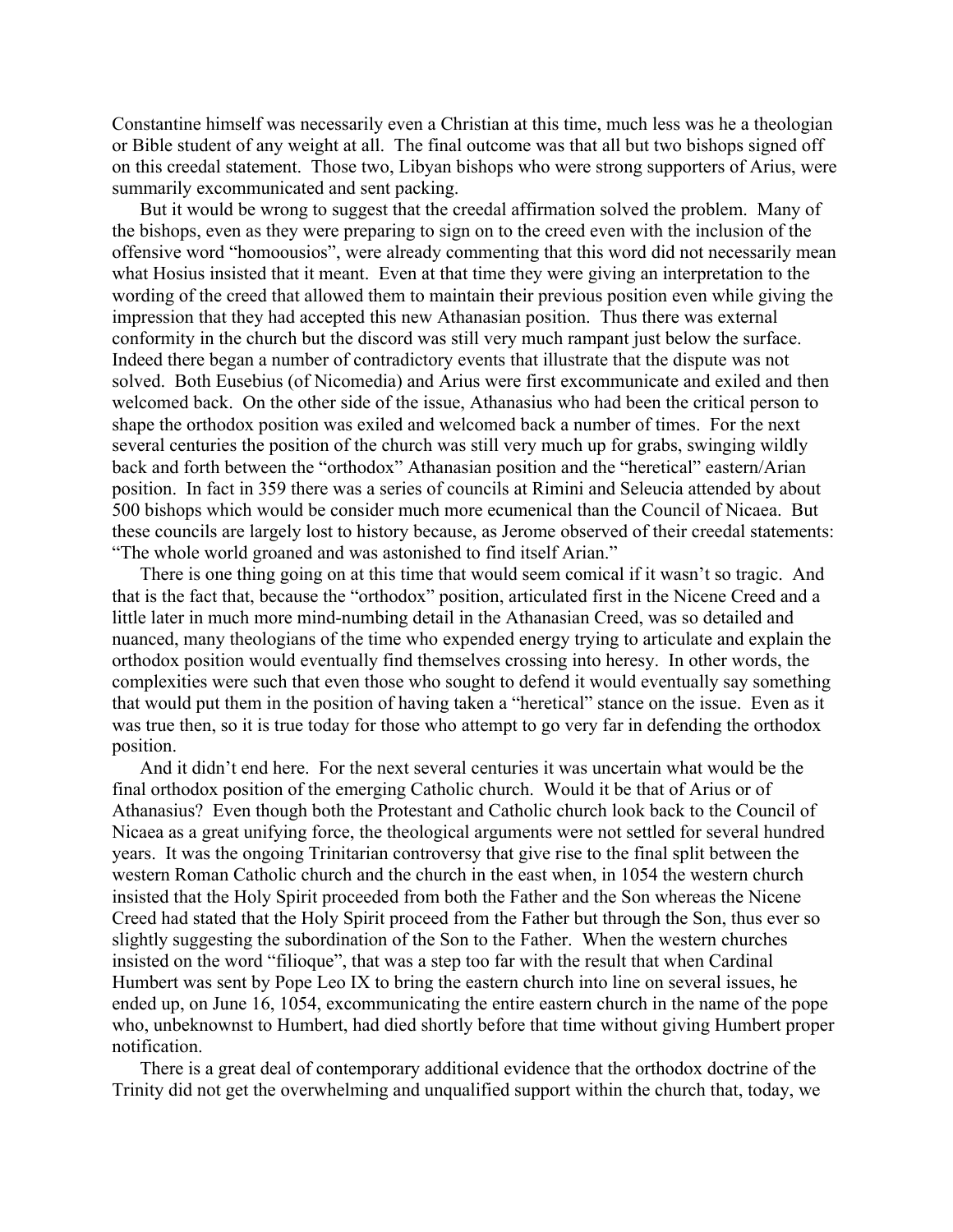are often told was the case back when the doctrine became official church doctrine. Indeed our current church history textbooks upon which we rely for the accounts of what was happening at that time all seem to agree that there was not nearly the unanimity and accord that we would like to think would accompany the formulation of any "orthodox" position. Here are quotes from and some observations about comments made in several of those church history texts.

As Justo Gonzalez puts it on page 165 of the first volume of his The Story of Christianity: "At first the assembly sought to do this (i.e. settle on the wording that would describe the nature of the Trinity) through a series of passages of Scripture. But it soon became evident that by limiting itself to biblical texts the Council would find it very difficult to express its rejection of Arianism in unmistakable terms. It was then decided to agree on a creed that would express the faith of the church in such a a way that Arianism was clearly excluded." Thus the Nicene Creed came into being. The significance of this observation is critical. The Scriptures were not clear so they came up with an extra-Biblical doctrinal formulation to express their disagreement with Arius.

From Berkhof's The History of Christian Doctrines: "The Trinitarian controversy, which came to a head in the struggle between Arius and Athanasius, had its roots in the past. The early Church Fathers, as we have seen, had no clear conception of the Trinity." (pg. 83). He goes on to note (pg. 87) that the emperor was pushing them to come to a unanimous conclusion in order to support his efforts to unify the empire.

In its discussion of the controversy, Eerdman's Handbook to the History of Christianity says this about Tertullian who is noted for having originated the concept of one substance but three persons that was later to become the orthodox position. On pages 111-112: "The Monarchians were assailed on all sides…In writing a book to refute Praxeas, perhaps a nickname for a Roman bishop, Tertullian gave the Latin West a theological vocabulary that has hardly yet been bettered. He drew upon Stoicism and Roman law for his language, and taught that God was one being (substantia) but three concrete individuals (personae)." There is also the note on page 110 that "both Jews and pagans such as Celsus accused Christians of having two gods." He also notes on page 112-113 that "Before the Council of Nicaea (AD 325) all theologians viewed the Son as in one way or another subordinate to the Father."

Bruce Shelley's book Church History in Plain Language has this title for chapter 10: "Splitting Important Hairs: The Doctrine of the Trinity". He begins the chapter (pg. 113) by saying: "Of all the things that Christians say about God, the most distinctive is that God is three persons." And a little later: "Christians themselves are hard pressed to explain what they mean when they sing of the 'blessed Trinity.' Most are content to treat the doctrine as a piece of sublime mystery. It wasn't so in the early church. Fourth-century Christians felt a nagging restlessness about the doctrine, like scholars who have a piece of unfinished research." At the Council of Nicea the 300+ bishops kept arguing and wrangling and simply could not decide how to formulate the wording of the creed. The final wording was suggested by Bishop Hosius of Cordova who was influential with Constantine. Then Shelley observes (on page 116): "After more days of inconclusive debate the impatient emperor intervened to demand that this statement be adopted. Thus, there emerged that Nicene Creed…" And on the next page (117): "After Nicea, however, first Constantine and then his successors stepped in again and again to banish this churchman or exile that one. Control of church offices too often depended on control of the emperor's favor…no career better illustrates the way in which imperial power took over actual control of the church than that of Athanasius."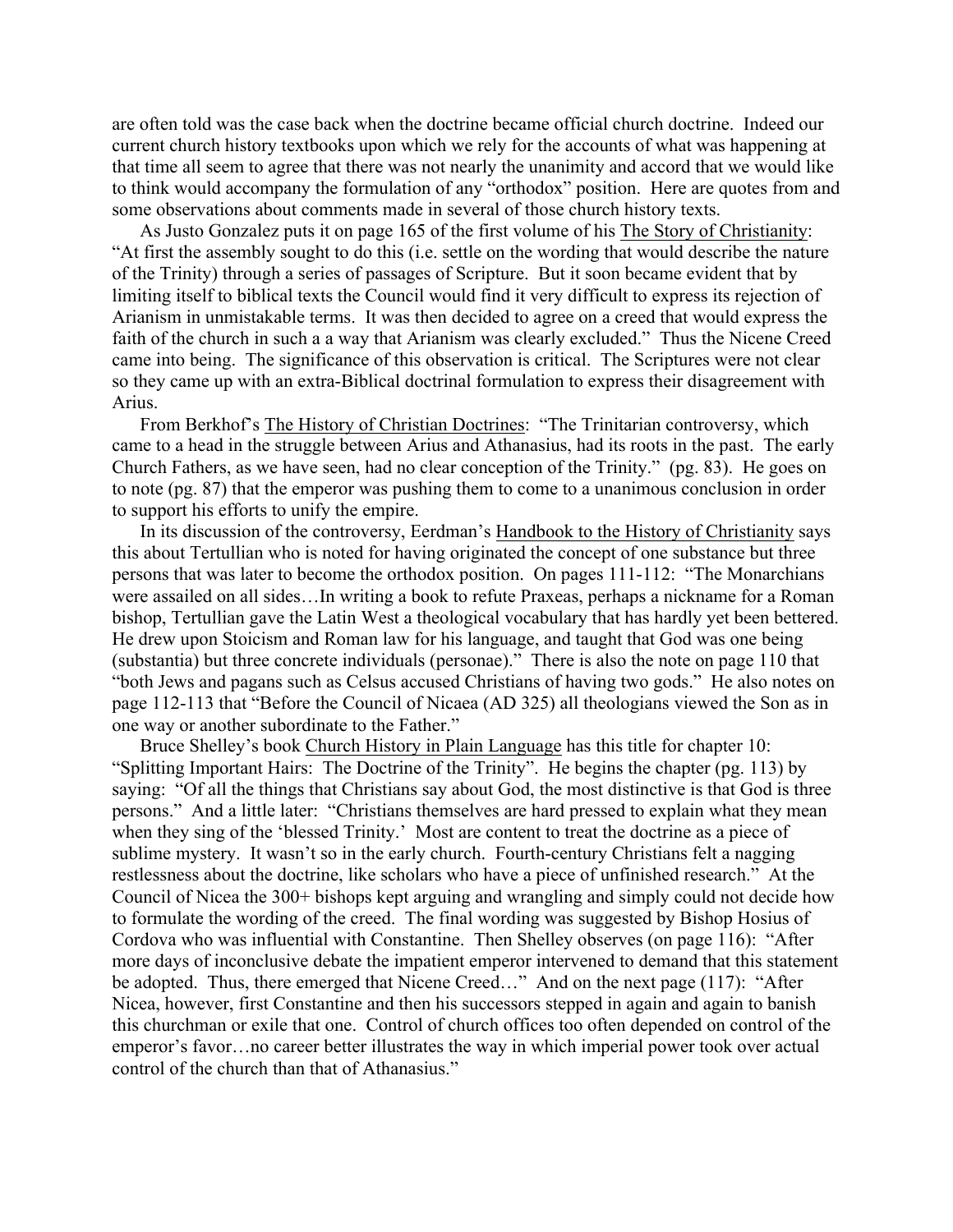Kenneth Scott Latourette, in his massive A History of Christianity introduces the discussion of the Trinitarian controversy by saying "A problem which long vexed the Church, and which even now has not been solved to the satisfaction of all who bear the Christian name, is that of the Trinity." Then a little later (page 142) he says: "These first century Christians did not attempt to make a complete orderly statement of their beliefs about Christ. Here and there, as in the Gospel according to John and in Paul's Letter to the Romans, something of what they believed to be the place of Christ in the human drama and in the universe is set forth. Yet these early disciples were so carried away with the breathtaking vision of what they believed Christ meant and of what God had done and was doing in him that they could not put it in sober intellectual terms, nor did they attempt to answer all the questions which Christians would inevitably raise as they struggled with the problems presented by this unique and climactic person whom they had come to know." Then on page 156, in talking about the Nicene Creed he observes: "The words were not always wisely chosen, perhaps because words could not be found which would exactly stand for the reality."

Jaroslav Pelikan, in The Emergence of the Catholic Tradition (pg. 172) says: "The climax of the doctrinal development of the early church was the dogma of the Trinity…. Such a statement about the relation of the Nicene dogma of the Trinity to the centuries preceding it could, however, give the superficial impression of a greater smoothness than the facts warrant for the formulation and reformulation of the dogma were called forth by a doctrinal debate more vigorous than any the church had ever experienced." And a bit later (pg. 173) "Doctrine often seemed to be the victim – or the product – of church politics and of conflicts of personality."

## THE REFORMATION

That brings us to the last of the three critical period in church history regarding the doctrine of the Trinity. The Reformation was, by definition, a time when a part of the church reformed itself in practice and in doctrine. By the late  $15<sup>th</sup>$  century there were so many things wrong with the Catholic church that even its most faithful adherents found themselves unable any longer to simply turn a blind eye to the problems. In practice the church of the Middle Ages had a stranglehold on virtually all of society and culture. The church was the biggest landowner in all of Europe and the popes had become, by the time of Innocent III (1160 – 1216), more powerful than any king in Europe. And spiritually it was thought that the church held the "keys to the kingdom" and thus were in a position to judge who would receive eternal life and who would not. Indeed Boniface VIII (1235 – 1303) issued the appropriately titled papal bull "Unam Sanctam" which most notably declared that no one could be saved outside the church and without participation in the sacraments of the church.

Yet the church was exceedingly corrupt. Greed was the driving force in church politics because powerful positions in the church were accompanied by great wealth and prestige. That is perhaps the sorriest legacy of the council of Nicaea. Once Christianity was not only legalized but a few decades later was made the religion of the state, the entire focus of the church changed from spiritual to temporal matters. In the early centuries of the church there was a tremendous cost to being a Christian…perhaps even to the extent of the forfeiture of one's life. But after Constantine, leadership in the church was one of the easiest paths to advancement in all areas.

Besides the greed there was incredible moral corruption with church leaders not even trying hard to hide their sexual conquests even though they had taken a vow of celibacy. And the power associated with the church was virtually unparalleled in that society because it seemingly incorporated not only temporal power but spiritual as well.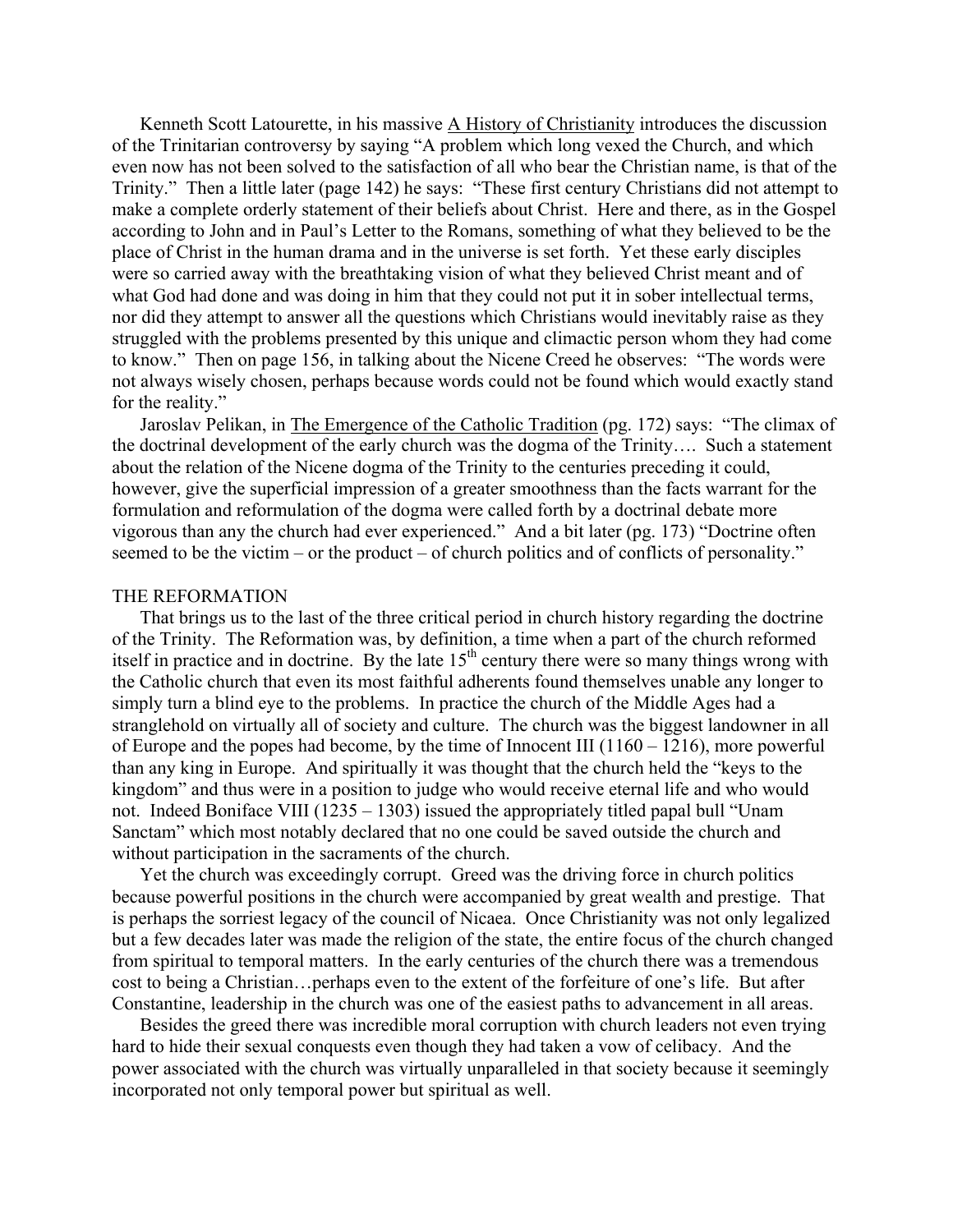So thinking during the Renaissance began questioning the intellectual foundations of the church and later in the Renaissance the Christian Humanists of Northern Europe dealt not only with intellectual and theological issues but also tried to bring about a reform of morals within the church as well. That all came out of advances in education and learning that showed that many of the foundations of the church were laid on very shaky ground indeed.

It was into that intellectual milieu that Martin Luther came on the scene early in the  $16<sup>th</sup>$ century. At first he had no sense or intention of "reforming" or tearing down the Catholic Church. He strove only to help get the church back on track. But within a year or two it became clear to Luther and to his opponents that there was much more at stake than originally thought. Soon Luther was driven to clearly articulate some very basic principles. Central to his thought was his new understanding that ultimate authority must ascribed only to the Bible and specifically not to the church…either the Pope personally or the church councils. Throughout the Middle Ages the church had come to understand that when the Pope spoke authoritatively, that is "ex cathedra" it was as if God himself was speaking. His words had that level of authority in the church. Likewise there was a movement that ascribed the same sort of authority to some but not all church councils. But Luther opposed all of that and held that the only ultimate authority was to be found in the Scriptures…both Old and New Testament.

Holding that position, Luther did not hesitate to contradict many beliefs that were dearly held by the church…beliefs about the very nature of salvation, about the role that Jesus played in God's unfolding plan, even about the very nature of God Himself in many respects. Indeed perhaps the most famous recorded quote of Luther as he was defending his positions which contradicted those of the church was reportedly this: "Unless I am convicted by scripture and plain reason - I do not accept the authority of the popes and councils, for they have contradicted each other - my conscience is captive to the Word of God. I cannot and I will not recant anything for to go against conscience is neither right nor safe. Here I stand. I cannot do otherwise. God help me. Amen." It was that willingness to question some of the most fundamental beliefs of the church that suggested to Michael Servetus that he would find a positive reception for his Trinitarian beliefs amongst the reformers.

It should be noted that he might well have reason to think that from the views of the Christian Humanists as well. Desiderius Erasmus was not a Protestant reformer but even so, as a Humanist he seemed willing to question whether or not the orthodox position on the Trinity was as essential as many thought. In his preface to a written work by Hilary, Erasmus says this when talking about the Arian controversy: "We define so many things which may be left to ignorance or in doubt without loss of salvation. Is it not possible to have fellowship with the Father, Son and Holy Spirit without being able to explain philosophically the distinction between them and between the nativity of the Son and the procession of the Holly Ghost?...You will not be damned if you do not know whether the Spirit proceeding from the Father and the Son has one or two beginnings, but you will not escape damnation, if you do not cultivate the fruits of the Spirit which are…" For Erasmus there were some battles worth fighting and a purely orthodox understanding of the Trinity was not, at least initially, where he was inclined to take a stand.

Luther himself was hesitant to use the word "homoousios" which had become the linchpin of the orthodox Athanasian position. He reportedly observed "If my soul loathes this word "homoousios" and I am unwilling to use it, I shall not on that account be a heretic, for who will compel me to use it provided I hold to the substance which was defended in the councils from Scripture?" Here you see the fine line that Luther attempted to walk on the issue. He wanted to